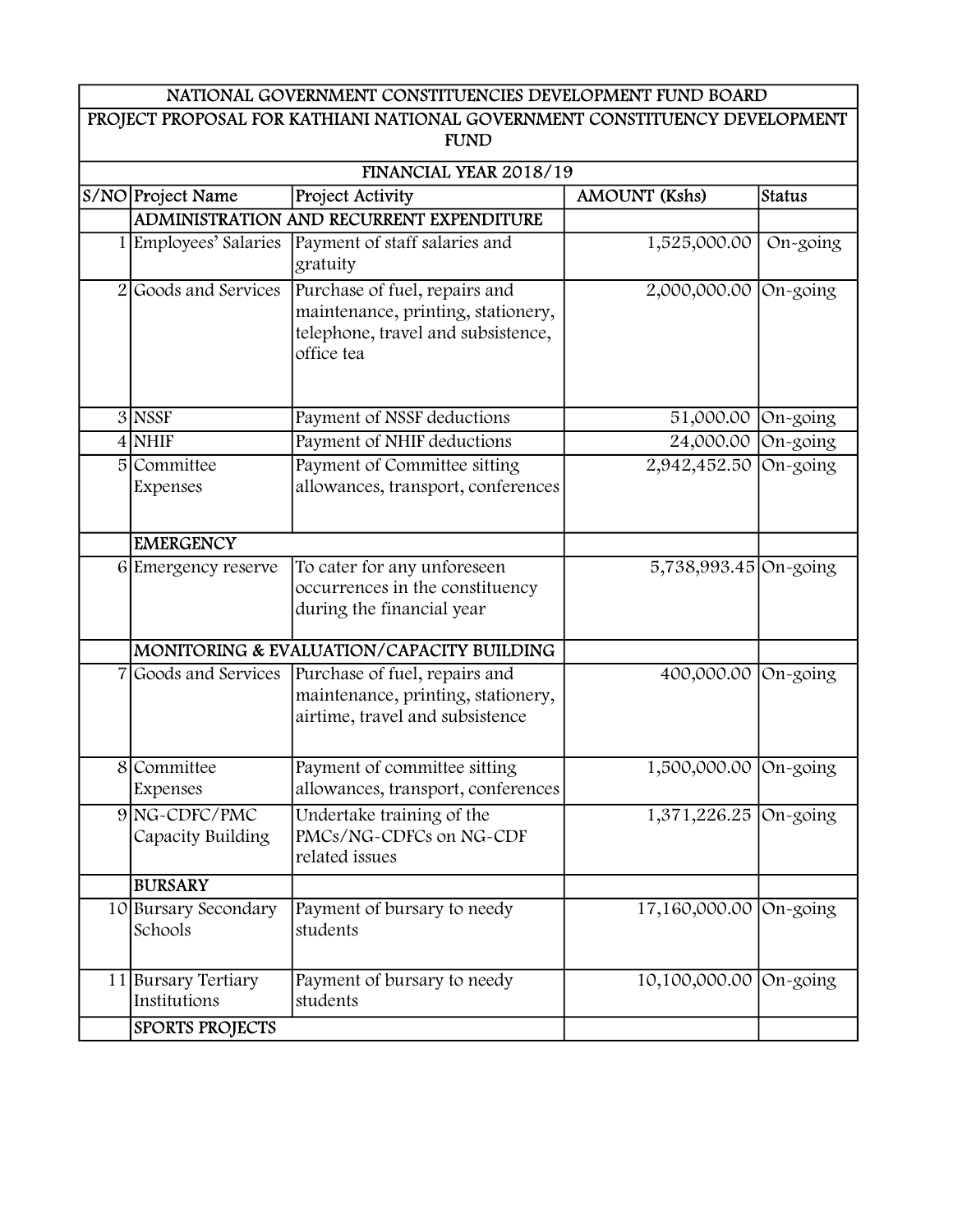| 12 Sporting activities            | Purchasing sport equipment for<br>football, netball and volleyball<br>teams within the constituency and<br>organizing sport tournament<br>where the winning teams shall be<br>awarded               | 2,180,000.00 New    |  |
|-----------------------------------|-----------------------------------------------------------------------------------------------------------------------------------------------------------------------------------------------------|---------------------|--|
| <b>NGCDF</b>                      |                                                                                                                                                                                                     |                     |  |
| 13 NGCDF Office                   | Construction of a NGCDF office<br>upto completion of walls                                                                                                                                          | 5,058,203.32 New    |  |
| PRIMARY SCHOOL<br><b>PROJECTS</b> |                                                                                                                                                                                                     |                     |  |
| 14 Kalunga Primary<br>School      | Completion of 2 classrooms-<br>fixing doors and windows,<br>plastering and painting                                                                                                                 | 260,000.00 New      |  |
| 15 Kisovo Primary<br>School       | Renovation of 11<br>classrooms(reroofing,<br>flooring, plastering and painting<br>Kshs. 1,700,000) and<br>administration block(Tiles and<br>ceiling kshs. 300,000)                                  | 2,000,000.00 New    |  |
| 16 Kikawani Primary<br>School     | Renovation 8 classrooms-<br>Reroofing, fixing doors and<br>windows, plastering and painting                                                                                                         | 2,000,000.00 New    |  |
|                                   | 17 Iveti Primary School Completion of 2 classroooms-<br>plastering, flooring and painting                                                                                                           | 300,000.00 On-going |  |
| 18 Ikoleni Primary<br>School      | Renovation of 5 classrooms-<br>Reroofing, fixing doors and<br>windows, plastering and<br>painting (Kshs. 1,250,0000 and<br>renovation of administration block<br>tiles and ceilling (Kshs. 300,000) | 1,550,000.00 New    |  |
| 19 Mithanga Primary<br>School     | Renovation of 5 classrooms-<br>Reroofing, fixing doors and<br>windows, plastering and painting                                                                                                      | 900,000.00 New      |  |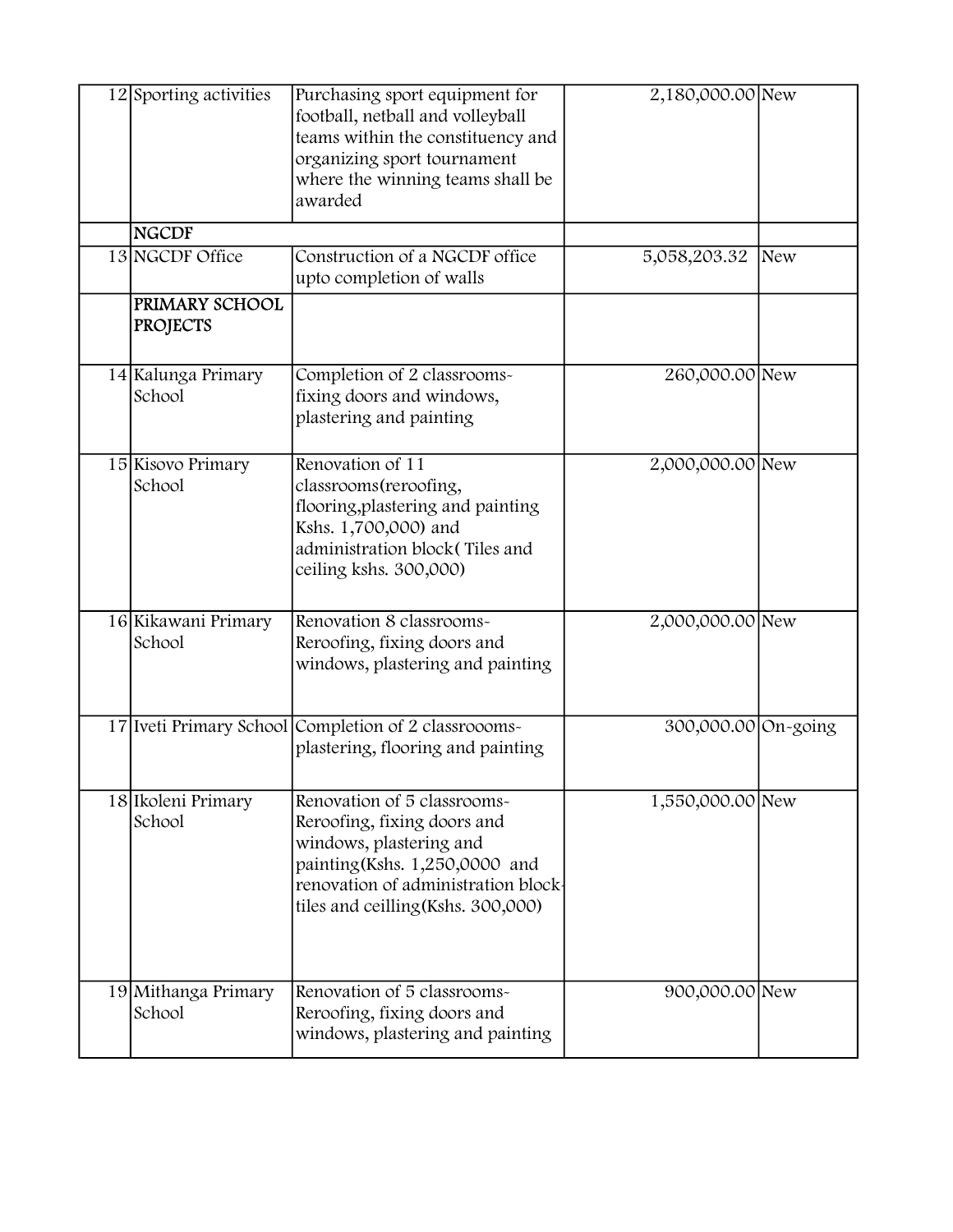| 20 Kaviani Primary<br>School     | Renovation of 4 classrooms-<br>Reroofing, fixing doors and<br>windows, plastering and painting  | 600,000.00 New        |     |
|----------------------------------|-------------------------------------------------------------------------------------------------|-----------------------|-----|
|                                  | Renovation of 4 classrooms-                                                                     |                       |     |
| 21 Kaewa Primary<br>School       | Reroofing, fixing doors and<br>windows, plastering and painting                                 | 600,000.00 New        |     |
| 22 Kathalani Primary<br>School   | Renovation of 6 classrooms-<br>Reroofing, fixing doors and<br>windows, plastering and painting  | 700,000.00 New        |     |
| 23 Kauti Primary<br>School       | Renovation of 10 classrooms-<br>Reroofing, fixing doors and<br>windows, plastering and painting | 2,500,000.00          | New |
| 24 Yanzonga Primary<br>School    | Renovation of 5 classrooms-<br>Reroofing, fixing doors and<br>windows, plastering and painting  | 600,000.00 New        |     |
| 25 Katitu Primary<br>School      | Construction of 2 new classrooms<br>to completion                                               | 1,800,000.00 New      |     |
| 26 Katitu Primary<br>School      | Completion of land Purchase-4.3<br>acres                                                        | 1,100,000.00 On-going |     |
| 27 Kikombi Primary<br>School     | Renovation of 11 classrooms-<br>Reroofing, fixing doors and<br>windows, plastering and painting | 1,850,000.00 New      |     |
| 28 Kombu Primary<br>School       | Renovation of 8 classrooms-<br>Reroofing, fixing doors and<br>windows, plastering and painting  | 1,400,000.00 New      |     |
| 29 Wandathe Primary<br>School    | Completion of classroom-fixing<br>doors, windows, plastering and<br>painting                    | 200,000.00 On-going   |     |
| 30 Kithunguini<br>Primary School | Renovation of 4 classrooms-<br>Reroofing, fixing doors and<br>windows, plastering and painting  | 600,000.00 New        |     |
| 31 Kasioni Primary<br>School     | Completion of classroom-fixing<br>doors, windows, plastering and<br>painting                    | 300,000.00 On-going   |     |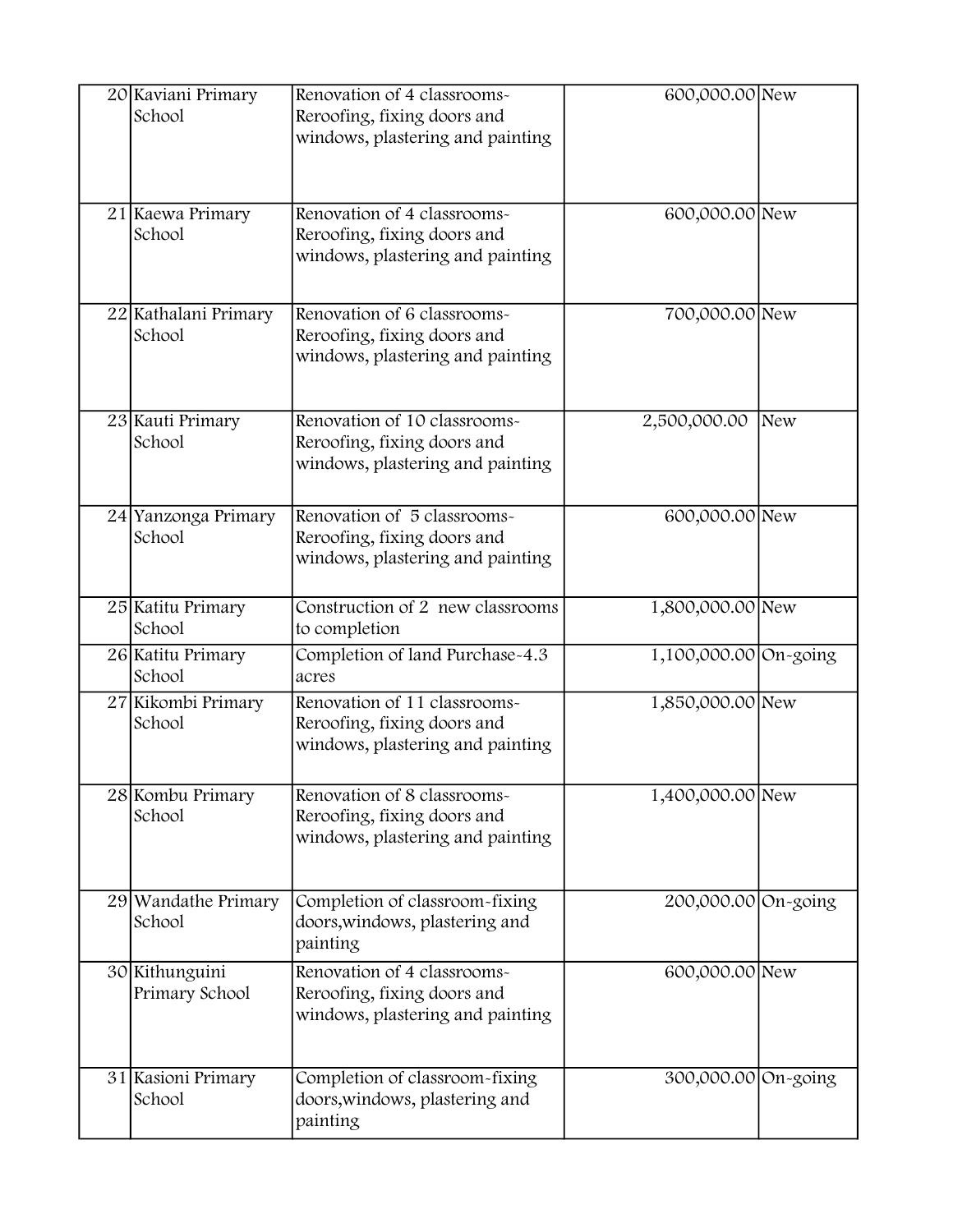|    | 32 Mbuuni Primary<br>School      | Renovation of 11 classrooms-<br>plastering and painting                                                                                                                                                                                               | 950,000.00 New      |  |
|----|----------------------------------|-------------------------------------------------------------------------------------------------------------------------------------------------------------------------------------------------------------------------------------------------------|---------------------|--|
|    | 33 Gen Mulinge<br>Primary School | Renovation of 4 classrooms-<br>Reroofing, fixing doors and<br>windows, plastering and painting                                                                                                                                                        | 600,000.00 New      |  |
| 34 | Wutini Primary<br>School         | Completion of classroom-fixing<br>doors, windows, plastering and<br>painting                                                                                                                                                                          | 500,000.00 On-going |  |
|    | 35 Nthunguni Primary<br>School   | Renovation of 5 classrooms-<br>Reroofing, fixing doors and<br>windows, plastering and painting                                                                                                                                                        | 750,000.00 New      |  |
|    | 36 Nthunguni Primary<br>School   | Construction of a new<br>adminisrtation block to<br>completion                                                                                                                                                                                        | 3,000,000.00 New    |  |
|    | 37 Mutondoni Primary<br>School   | Completion of classroom-fixing<br>doors, windows, plastering and<br>painting                                                                                                                                                                          | 300,000.00 On-going |  |
|    | 38 Kikunuani Primary<br>School   | 3 classroom renovations -<br>Reroofing, fixing windows and<br>doors, plastering and<br>painting (Kshs 450,000)<br>$\overline{2}$<br>classroom roof (Kshs 200,000)<br>and 4 classroom minor<br>renovations - Plastering and<br>painting (Kshs 200,000) | 850,000.00 On-going |  |
|    | 39 Mbee Primary<br>School        | Completion of classroom-fixing<br>doors, windows, plastering and<br>painting                                                                                                                                                                          | 200,000.00 On-going |  |
|    | 40 Mbee Primary<br>School        | Renovation of 8 classrooms-<br>Reroofing, fixing doors and<br>windows, plastering and painting                                                                                                                                                        | 2,300,000.00 New    |  |
|    | 41 Kaiani Primary<br>School      | Renovation of 8 classrooms-<br>Reroofing, fixing doors and<br>windows, plastering and<br>painting (Kshs. 1,550,000) and<br>renovation of administartion block-<br>tiles and ceiling (Kshs. 300,000)                                                   | 1,850,000.00 New    |  |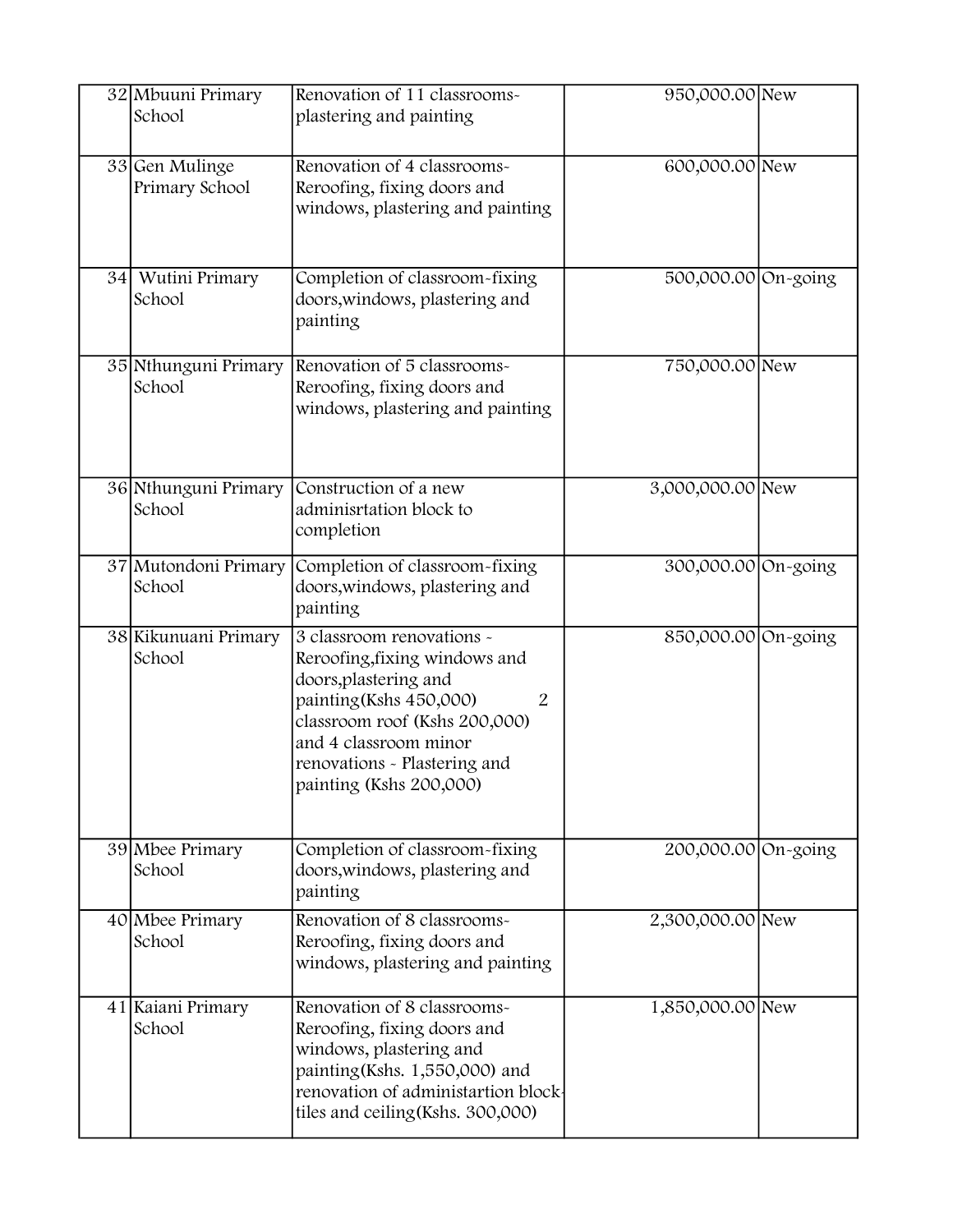| 42 Ngoleni Primary<br>School   | Renovation of 4 classrooms-<br>Reroofing, fixing doors and                                                                                                                                         | 1,300,000.00 New |  |
|--------------------------------|----------------------------------------------------------------------------------------------------------------------------------------------------------------------------------------------------|------------------|--|
|                                | windows, plastering and painting                                                                                                                                                                   |                  |  |
| 43 Mitaboni Primary<br>School  | Renovation of 2 classrooms-<br>Reroofing, fixing doors and<br>windows, plastering and<br>painting (Kshs. 300,000) and<br>renovation of administration-tiles<br>and ceiling (Kshs. 300,0000         | 600,000.00 New   |  |
| 44 Mwanga Primary<br>School    | Renovation of 5 classrooms-<br>Reroofing, fixing doors and<br>windows, plastering and<br>painting(Kshs. 1,450,000) and<br>renovation of administration block-<br>tiles and ceiling (Kshs. 300,0000 | 1,750,000.00 New |  |
| 45 Kalikya Primary<br>School   | Renovation of 12 classrooms-<br>Reroofing, fixing doors and<br>windows, plastering and painting                                                                                                    | 2,550,000.00 New |  |
| 46 Muonyweni<br>Primary School | Renovation of 7 classrooms-<br>Reroofing, fixing doors and<br>windows, plastering and<br>painting(Kshs. 1,750,000) and<br>renovation of administration block<br>tiles and ceiling (Kshs. 300,0000  | 2,050,000.00 New |  |
| 47 Miumbuni Primary<br>School  | Renovation of 12 classrooms-<br>Reroofing, fixing doors and<br>windows, plastering and painting                                                                                                    | 1,000,000.00 New |  |
| 48 Kwale Primary<br>School     | Construction of 2 new classrooms<br>to completion                                                                                                                                                  | 1,800,000.00 New |  |
| 49 Kingongoi Primary<br>School | Renovation of 8 classrooms-<br>Reroofing, fixing doors and<br>windows, plastering and painting                                                                                                     | 2,000,000.00 New |  |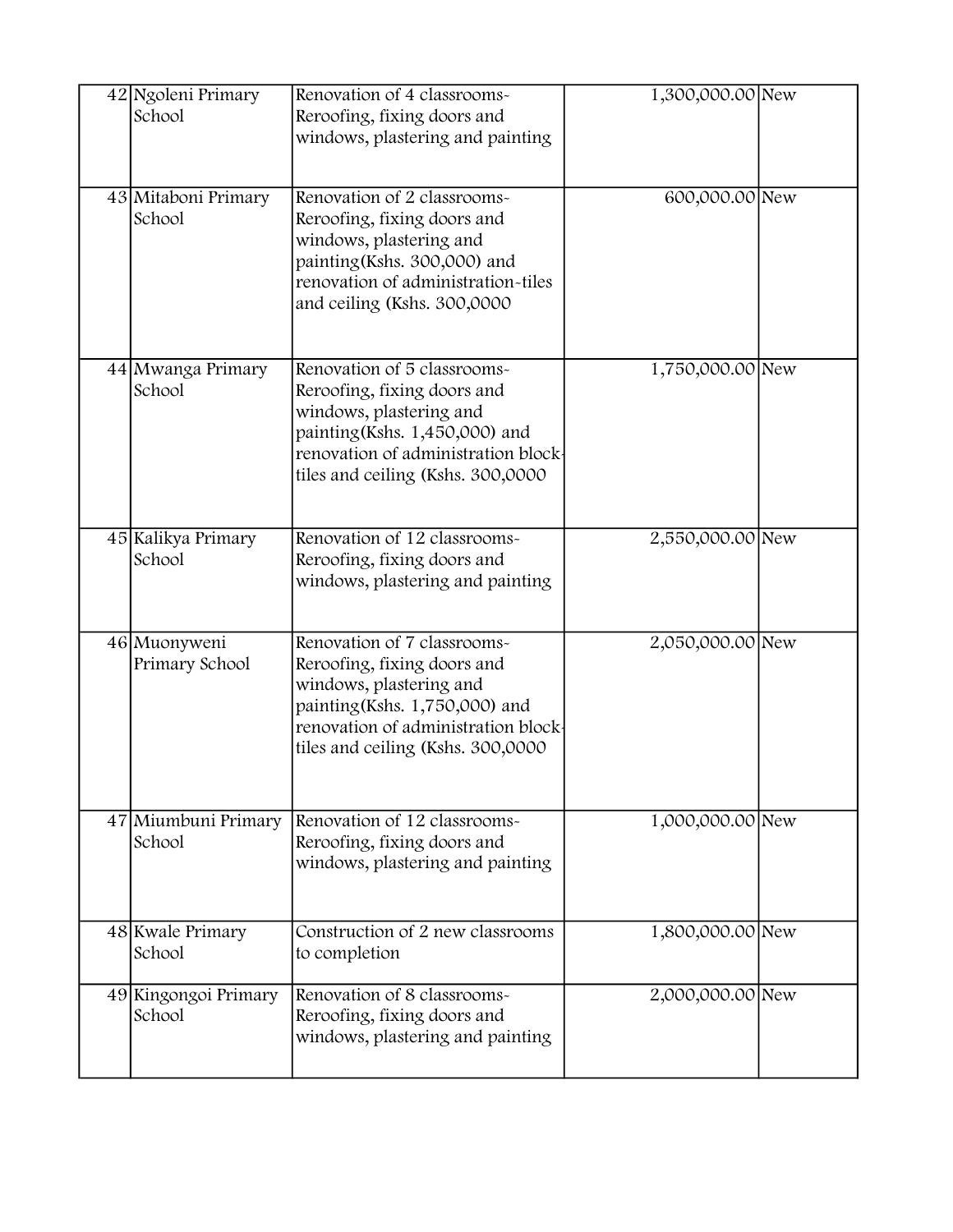| 50 Kisekini Primary<br>School            | Renovation of 5 classrooms-<br>Reroofing, fixing doors and<br>windows, plastering and painting                                         | 800,000.00 New        |  |
|------------------------------------------|----------------------------------------------------------------------------------------------------------------------------------------|-----------------------|--|
| 51 Kalambya Primary<br>School            | Renovation of 2 classrooms-<br>Reroofing, fixing doors and<br>windows, plastering and painting                                         | 600,000.00 New        |  |
| 52 Mbuuni Primary<br>School              | Ground leveling-excavation and<br>grading of play ground                                                                               | 2,180,000.00 New      |  |
| SECONDARY SCHOOL PROJECTS                |                                                                                                                                        |                       |  |
| 53 Kisovo Secondary<br>School            | Completion of Science laboratory-<br>fixing doors and windows,<br>plastering and painting                                              | 300,000.00 On-going   |  |
| 54 Rev Kitonyi<br>Memorial Sec<br>School | Completion of Computer<br>laboratory-Reroofing, fixing doors<br>and windows, plastering and<br>painting                                | 500,000.00 On-going   |  |
| 55 Gen Mulinge<br>Secondary School       | Construction of a new Girls<br>dormitory to completion                                                                                 | 5,000,000.00 New      |  |
| 56 Kathuni Secondary<br>School           | Construction of a new Office to<br>completion                                                                                          | 300,000.00 New        |  |
| 57 Kitie Secondary<br>School             | Dining Hall completion-painting,<br>flooring                                                                                           | 500,000.00 On-going   |  |
| 58 Ngoleni Secondary<br>School           | Completion of dormitory-roofing,<br>fixing doors and windows,<br>plastering and painting                                               | 1,800,000.00 On-going |  |
| 59 Kinyau Secondary<br>School            | Completion of multipurpose hall-<br>Painting, Tiles (Kshs. 750,000)<br>and equipping (tables and<br>benches-Kshs. 250,000)             | 1,000,000.00 On-going |  |
| 60 Ngiini Secondary<br>School            | Completion of Dining Hall (Tiles<br>and painting-Kshs. 500,000) and<br>Construction of a new Kitchen to<br>completion (Kshs.1,000,000) | 1,500,000.00 On-going |  |
| <b>SECURITY PROJECTS</b>                 |                                                                                                                                        |                       |  |